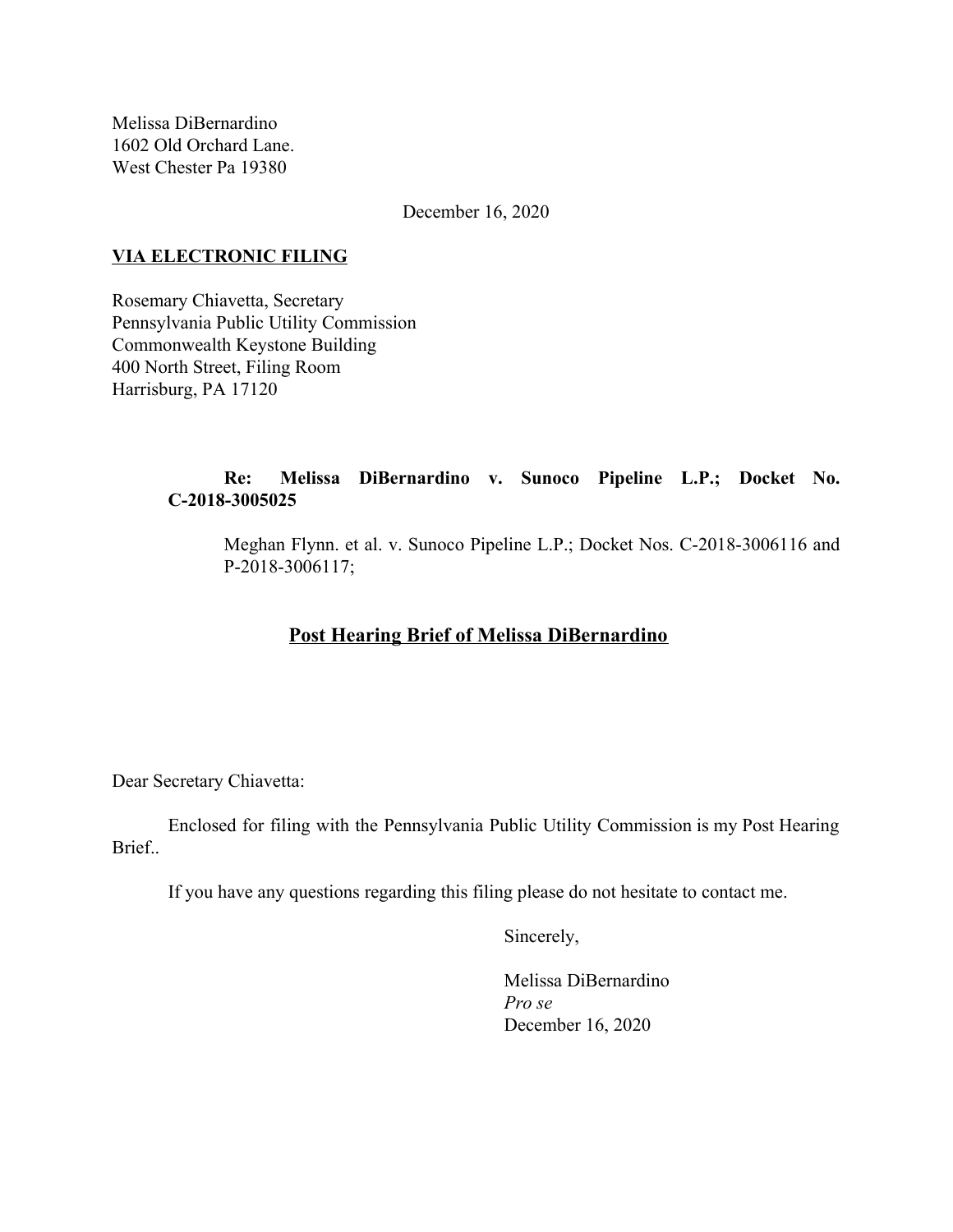December 16, 2020

Rosemary Chiavetta, Secretary Pennsylvania Public Utility Commission Commonwealth Keystone Building 400 North Street, Filing Room Harrisburg, PA 17120

#### **BEFORE THE PENNSYLVANIA PUBLIC UTILITY COMMISSION**

| Docket No. C-2018-3005025 |
|---------------------------|
|                           |
|                           |
| Docket Nos.C-2018-3006116 |
|                           |
|                           |
|                           |
|                           |

# **Post Hearing Brief**

I, Melissa DiBernardino, pro se' complainant, adopt the the Post-Hearing Briefs of the following consolidated parties:

-Intervenor, Chester County -Flynn Complainants -Andover Homeowners Association -Laura Obenski -Rebecca Britton -Downingtown Area School District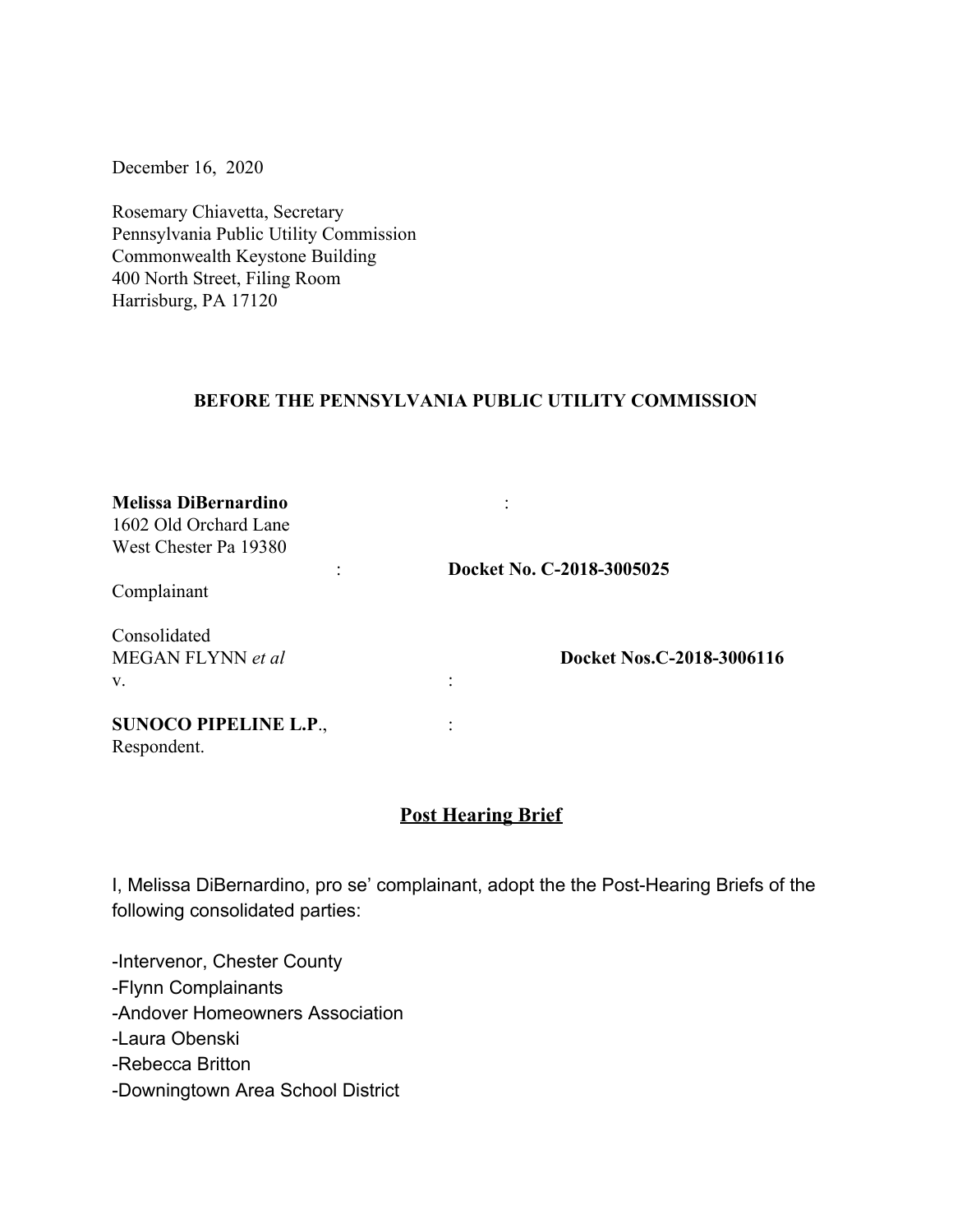In addition to agreeing and appreciating these briefs, I do not feel that repeating the information is in any of the parties' best interest and believe that it would be a waste of the court's valuable time. This proceeding has been one of the most trying and confusing times of my life. Much of the time has been spent trying my hardest to write and speak like an actual attorney and have not even come close to success. I've written and rewritten what I thought was as close to an official brief at least 3 times and it never seemed to make sense. After learning that our briefs can result in having parts of our hard work removed from the proceedings, I've become concerned with making a detrimental mistake to our case by trying to be something that I'm not. In my opinion, knowing and acknowledging my weaknesses is just as important as my strengths.

 After spending nearly a year raising concerns regarding the issues being presented today with the Pa Public Utility Commission, I dove into something I have no background or knowledge in and filed a formal complaint in October, 2018, representing myself. Every time a concern was brought forth, myself and others were told to file a formal complaint.

This filing was made despite the Pa PUC having a branch/division devoted to pipeline safety, which investigates and enforces public utilities regulated by PUC. The Pa PUC, with BI&E, have the powers and duties to ensure that the public utilities which they regulate, are providing safe, adequate and reasonable service to the public. Additionally, these powers and duties not only provide the means to terminate 'service' which is not safe, adequate or reasonable, but the obligation to do so.

As I've stated in previous filings, the Webster dictionary defines **safe** as "free from harm". The complainants and intervenors have presented substantial evidence to, if not undoubtedly prove that operations and construction of The Mariner East Pipelines are inherently dangerous, raise enough doubt that SPLP's counsel was unsuccessful in answering/proving. The well written briefs submitted by fellow parties make this clear.

As stated by other parties, the lay and expert opinions given by SPLP's witnesses were made based on the very limited information they were provided by SPLP. They had no 'first hand' experience, unlike our own testimonies and witnesses.

Respectfully, I remain seeking the same relief as requested in my complaint and reserve the right to submit a response brief.

Respectfully,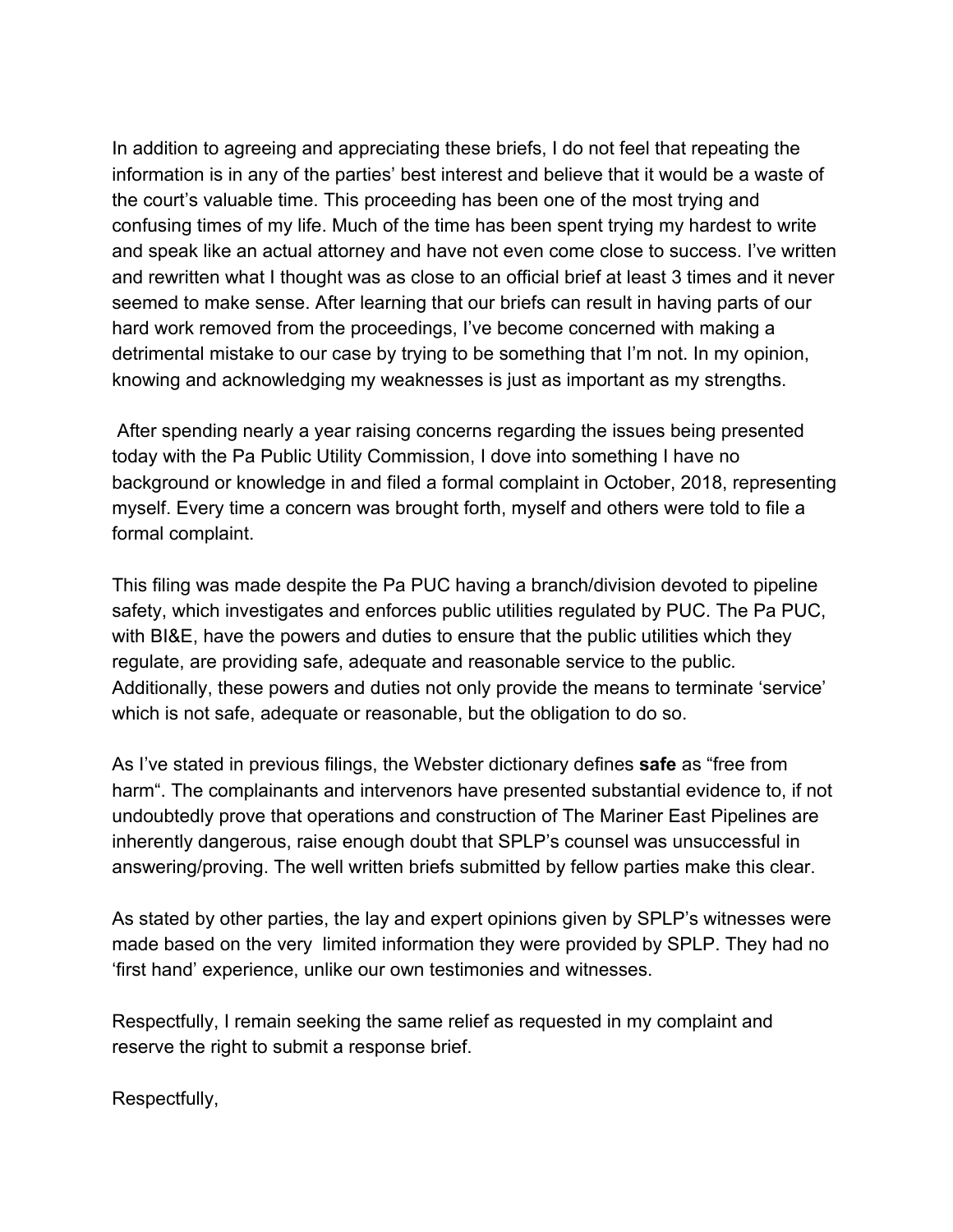Melissa DiBernardino

Thomas J. Sniscak, Esq [tjsniscak@hmslegal.com](mailto:tjsniscak@hmslegal.com)

Kevin J. McKeon [kjmckeon@hmslegal.com](mailto:kjmckeon@hmslegal.com)

Whitney E. Snyder [@hmslegal.com](mailto:wesnyder@hmslegal.com)

Robert D. Fox, Esq. Neil S. Witkes, Esp. Diana A. Silva, Esq. [rfox@mankogold.com](mailto:rfox@mankogold.com) [nwitkes@mankogold.com](mailto:nwitkes@mankogold.com) [dsilva@mankogold.com](mailto:dsilva@mankogold.com)

Michael Bomstein [mbomstein@gmail.com](mailto:mbomstein@gmail.com)

Anthony D. Kanagy, Esquire Garrett P. Lent, Esquire [akanazy@postschell.com](mailto:akanazy@postschell.com) [glent@postschell.com](mailto:glent@postschell.com)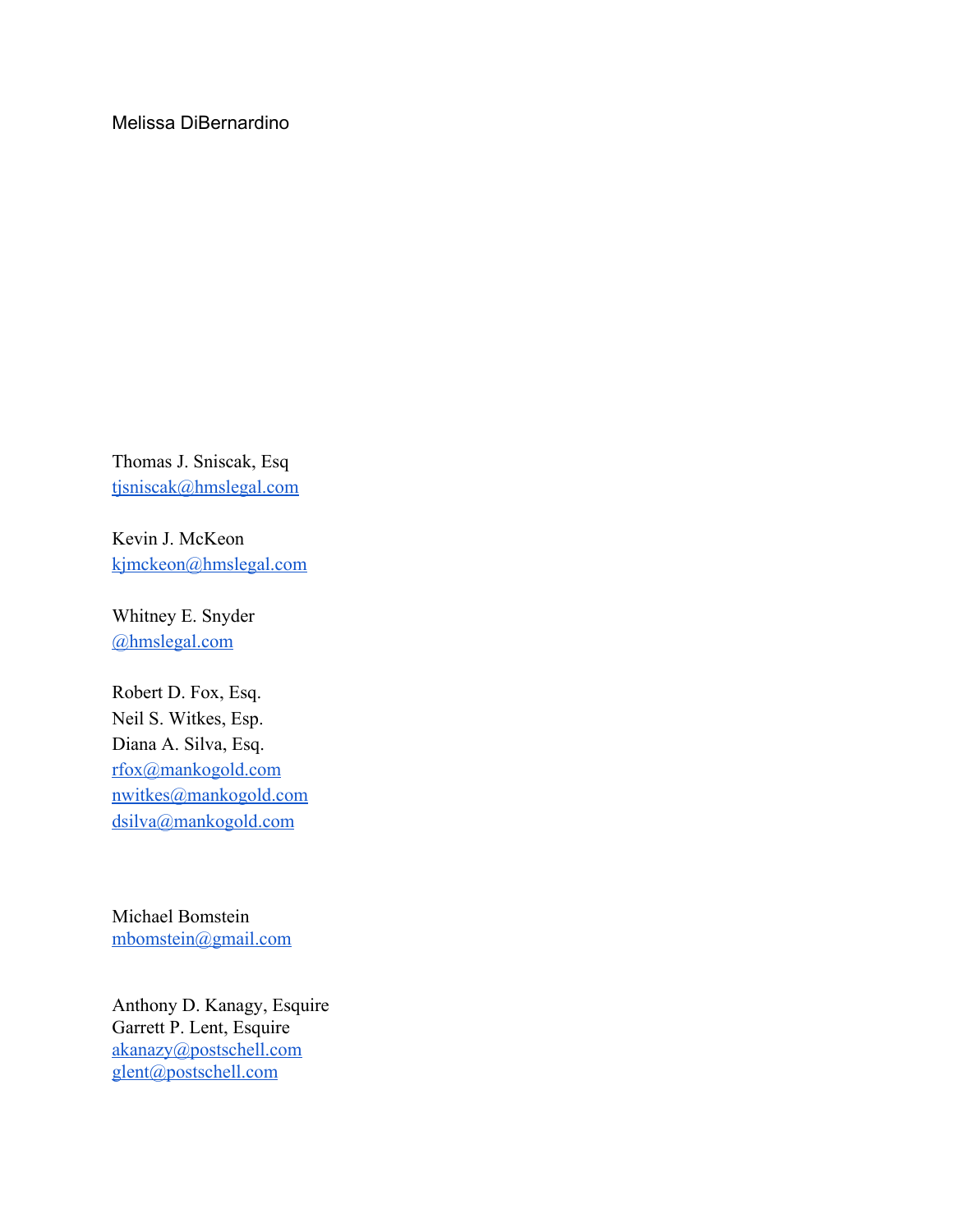Rich Raiders, Esq. [rich@raiderslaw.com](mailto:rich@raiderslaw.com)

Vince M. Pompo, Esq. Guy. A. Donatelli, Esq Alex J. Baumler, Esq. [vpompo@lambmcerlane.com](mailto:vpompo@lambmcerlane.com) [Gdonatelli@lambmcerlane.com](mailto:Gdonatelli@lambmcerlane.com) [abaumler@lambmcerlane.com](mailto:abaumler@lambmcerlane.com)

Margaret A. Morris, Esq. [mmorris@regerlaw.com](mailto:mmorris@regerlaw.com)

Leah Rotenberg, Esq. [rotenberg@mcr-attorneys.com](mailto:rotenberg@mcr-attorneys.com)

Mark L. Freed [mlf@curtinheefner.com](mailto:mlf@curtinheefner.com)

James R. Flandreau [jflandreau@pfblaw.com](mailto:jflandreau@pfblaw.com)

David J. Brooman Richard Sokorai Mark R. Fischer [dbrooman@highswartz.com](mailto:dbrooman@highswartz.com) [rsokorai@highswartz.com](mailto:rsokorai@highswartz.com) [mfischer@highswartz.com](mailto:mfischer@highswartz.com)

Thomas Casey [tcaseylegal@gmail.com](mailto:tcaseylegal@gmail.com)

Josh Maxwell [jmaxwell@downingtown.org](mailto:jmaxwell@downingtown.org)

Laura Obenski [ljobenski@gmail.com](mailto:ljobenski@gmail.com)

Stephanie M. Wimer